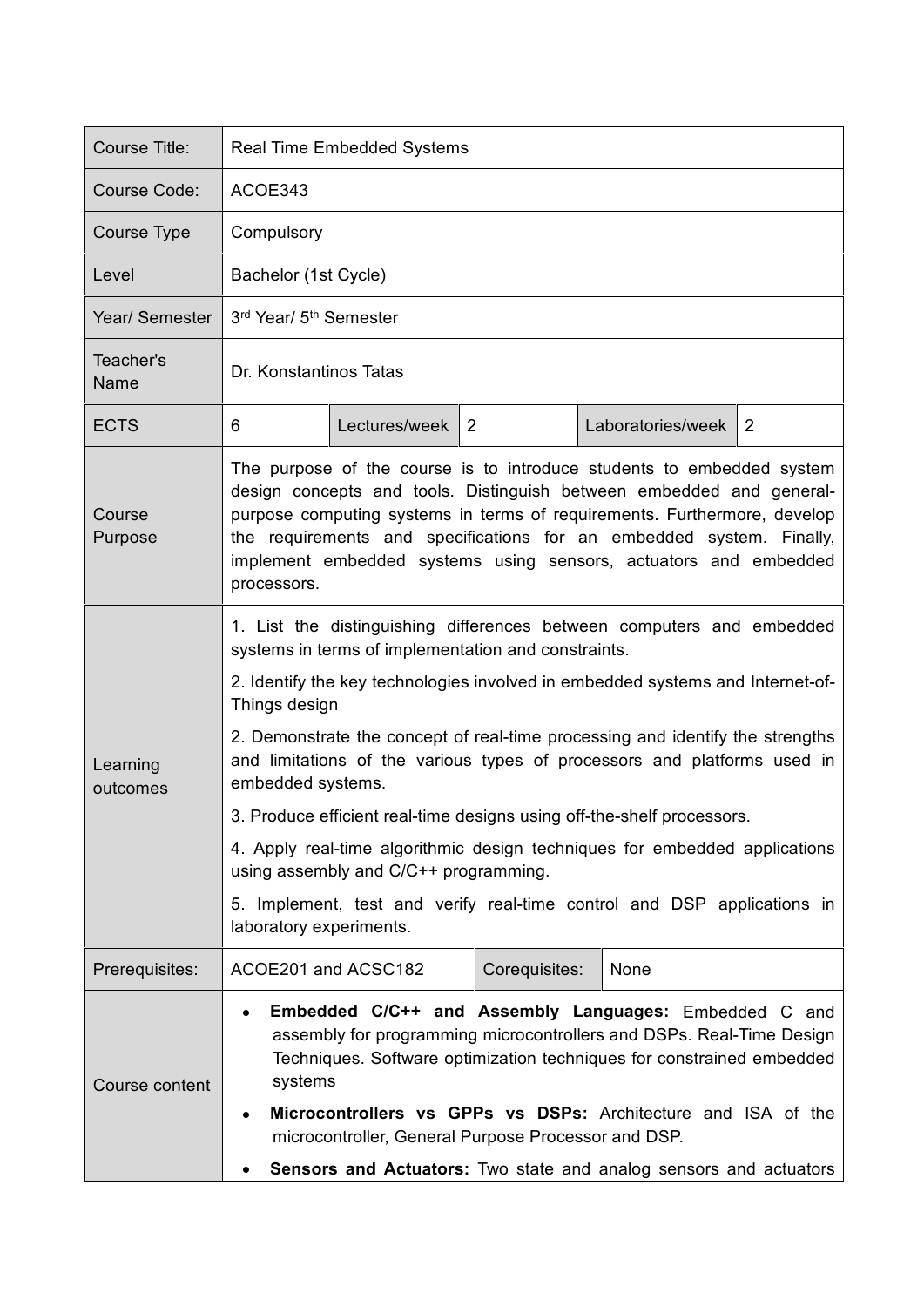|                         | employed in typical embedded systems. Interfacing through chip-to-chip<br>serial buses and protocols such as the SPI, I2C and I2S. MEMS devices.                                                                                                                                                                                                                                                                                                                                                                                                                                                       |
|-------------------------|--------------------------------------------------------------------------------------------------------------------------------------------------------------------------------------------------------------------------------------------------------------------------------------------------------------------------------------------------------------------------------------------------------------------------------------------------------------------------------------------------------------------------------------------------------------------------------------------------------|
|                         | Real-Time Embedded and IoT Applications: Timing constrains for real<br>time applications. Analog and Digital Input and Output, Remote Control<br>and Sensing and Real-Time Data Acquisition. Energy issues and<br>interrupts. Communication interfaces for IoT systems: wi-fi, Low Energy<br>Bluetooth, LoRa, Zigbee.                                                                                                                                                                                                                                                                                  |
|                         | <b>DSP Techniques:</b> FIR and IIR filter for real time applications. Digital<br>modulation techniques and Applications.                                                                                                                                                                                                                                                                                                                                                                                                                                                                               |
|                         | Laboratory Work: Individual or small group experiments based on using<br>a variety of EDA tools for programming, debugging and testing<br>applications developed on common microcontroller boards                                                                                                                                                                                                                                                                                                                                                                                                      |
| Teaching<br>Methodology | The course is structured in lectures that are conducted with the help of both<br>computer presentations and traditional means. Practical examples and<br>exercises are included in the lectures to enhance the material learning<br>process. Often short post-lecture quizzes are used to assess the level of<br>student understanding and provide feedback. Student questions are<br>addressed during the lecture, or privately after the lecture or during office<br>hours.                                                                                                                          |
|                         | Lecture notes are available through the web for students to use in combination<br>with the textbooks.                                                                                                                                                                                                                                                                                                                                                                                                                                                                                                  |
|                         | Students are assessed continuously and their knowledge is checked through<br>tests with their assessment weight, date and time being set at the beginning of<br>the semester via the course outline.                                                                                                                                                                                                                                                                                                                                                                                                   |
|                         | Furthermore, individual design assignments as well as a group embedded<br>system design project are used to develop practical engineering skills.                                                                                                                                                                                                                                                                                                                                                                                                                                                      |
|                         | Laboratory experiments are carried out in small groups and lab reports are<br>required two weeks after the laboratory class resulting in a cumulative mark.<br>The first laboratory exercises are totally structured (cookbook) in order to<br>familiarize the students with the equipment, while later exercises are less<br>structured, allowing the student to create their own designs or programs for a<br>given application. Laboratory exercises include interfacing with digital and<br>analog sensors and actuators, digital filtering, and connecting an embedded<br>system to the internet. |
| <b>Bibliography</b>     | Textbooks:                                                                                                                                                                                                                                                                                                                                                                                                                                                                                                                                                                                             |
|                         | Edward Ashford Lee and Sanjit Arunkumar Seshia, "Introduction<br>$\circ$<br>to Embedded Systems, a Cyber-Physical Systems Approach",<br>Second Edition, MIT Press, 2017                                                                                                                                                                                                                                                                                                                                                                                                                                |
|                         | Marilyn Wolf, "Computers as components: Principles of embedded<br>$\circ$<br>computing design", 4th edition, Morgan Kaufmann Publishers, 2016                                                                                                                                                                                                                                                                                                                                                                                                                                                          |
|                         | References:                                                                                                                                                                                                                                                                                                                                                                                                                                                                                                                                                                                            |